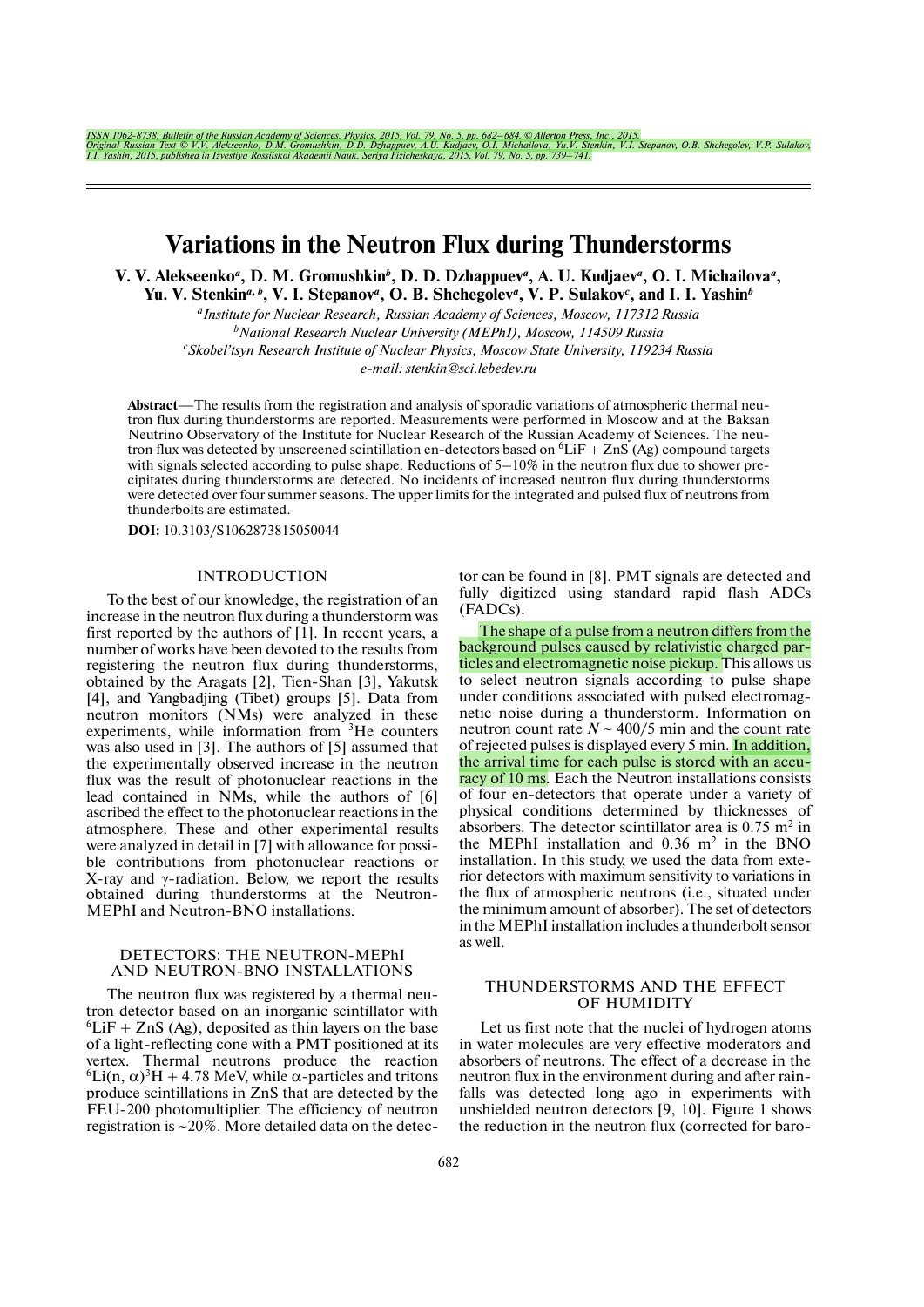

**Fig. 1.** Variation in the neutron count rate as a function of time for two thunderstorms: (a) July 15, 2011, and (b) July 20, 2012.

metric pressure) during two thunderstorms after prolonged dry periods, as registered by en-detectors at the National Research Nuclear University (MEPhI) on July 15, 2011, and July 20, 2012. The fine lines show the variations at 5-minute intervals. The statistical error of each 5-minute interval is 5.4%. The bold lines show the sliding-average smooth over each hour interval. The first shower started at noon on July 15, 2011 (panel (a)), and the second shower occurred at around 19:00 hours on July 20, 2012 (panel (b)). In both cases, we observed an approximately 10% reduction in the neutron count rate. One feature of event (b) is that a thunderbolt struck the experimental building at a distance of about 10 meters from the en-detector. Fortunately, however, our data collection system was not damaged, and no statistically significant rise in the neutron count rate was detected even in this extreme case.

#### UPPER LIMIT FOR THE INTEGRAL NEUTRON FLUX FROM THUNDERBOLTS

As there were no statistically significant rises in the neutron count rate during thunderstorms in our experiment, we can use the direct current (DC) method to determine at our level of accuracy the upper limit for the integral 5-minute neutron flux from thunderbolts.

A conservative estimate of the upper limit of the integral 5-minute neutron flux at the 95% confidence level is  $N_f$  < 240 neutrons m<sup>-2</sup>. In the actual experiment, the number of thunderbolts was as high as four over five minutes, allowing us to set a more rigid limit on the flux from one thunderbolt:  $N_f$ <60 neutron thunderbolt<sup>-1</sup> m<sup>-2</sup>.

### UPPER LIMIT FOR THE PULSED NEUTRON FLUX

It is clear that using the DC procedure yields somewhat rough estimates. To improve our estimates and search for neutron flashes from thunderbolts, we can use the concept of cluster analysis in its simplest form: searching for an anomalous number of neutron clusters over a specified time interval. We use the following search algorithm: If the number of pulses  $N$  in temporal window *T* exceeds preliminarily specified number *n*, the absolute time of the appearance of a neutron cluster is fixed, and the unit is added to corresponding bin *m* on the temporal axis:  $Cm = Cm + 1$ . For the thunderstorm day at Baksan (July 17, 2014) we performed a search with parameters  $T = 10^{-2}$  s,  $n = 1$ , and  $m =$ 1440 min (day length). We analyzed the flux of pulses with a total  $N = 2.9$  s<sup>-1</sup> from three detectors  $(S =$ 1.08 m<sup>2</sup>). The excess neutron flux at  $m = th$  would lead to the anomalous number of cluster events *Cth*.

BULLETIN OF THE RUSSIAN ACADEMY OF SCIENCES. PHYSICS Vol. 79 No. 5 2015